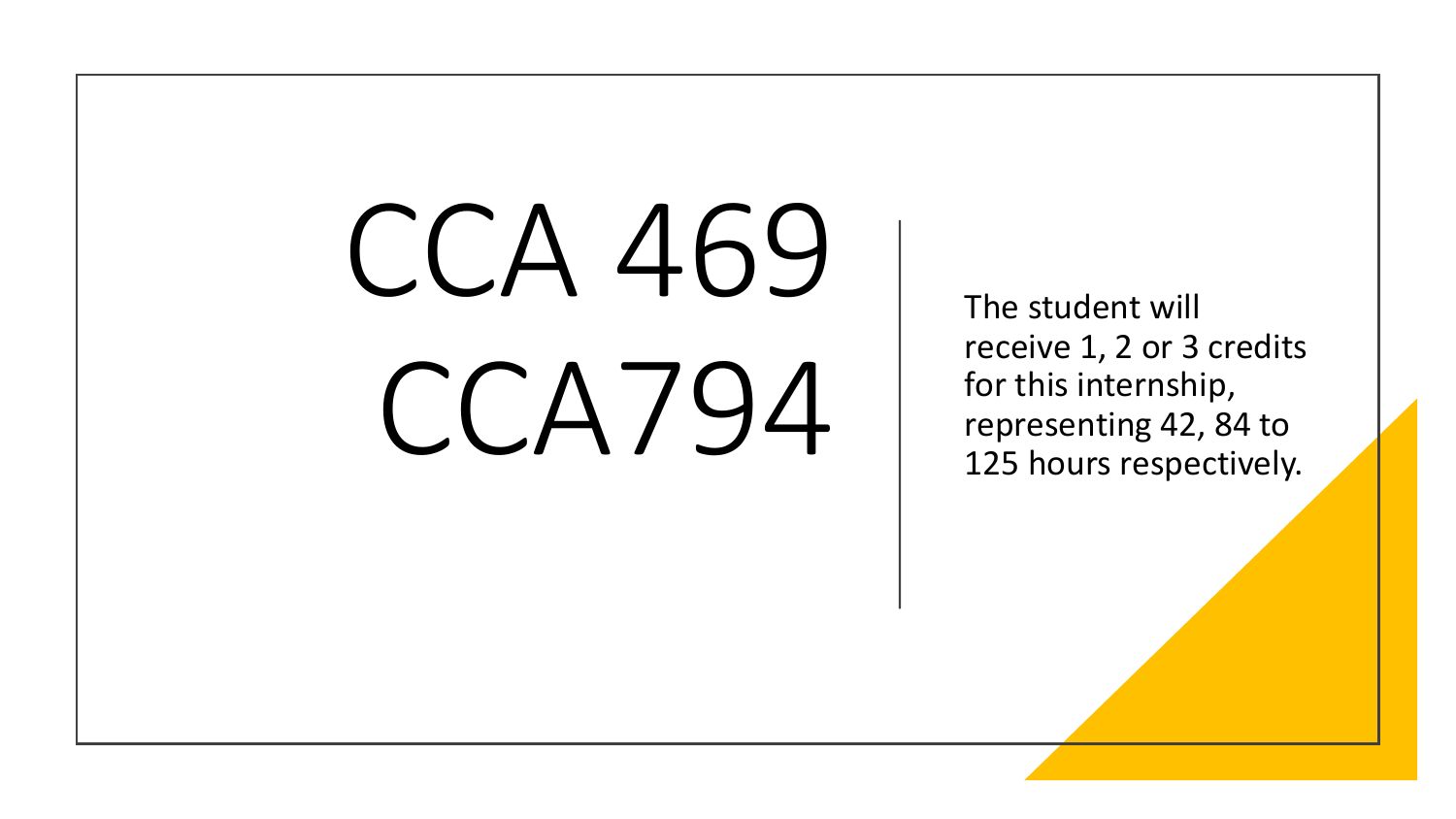#### Definition:

An internship is intended to provide a student with the opportunity to observe and assist in an area related to the student's academic study.

The internship is intended to be a learning experience for the student, helping to define a post-graduate career path.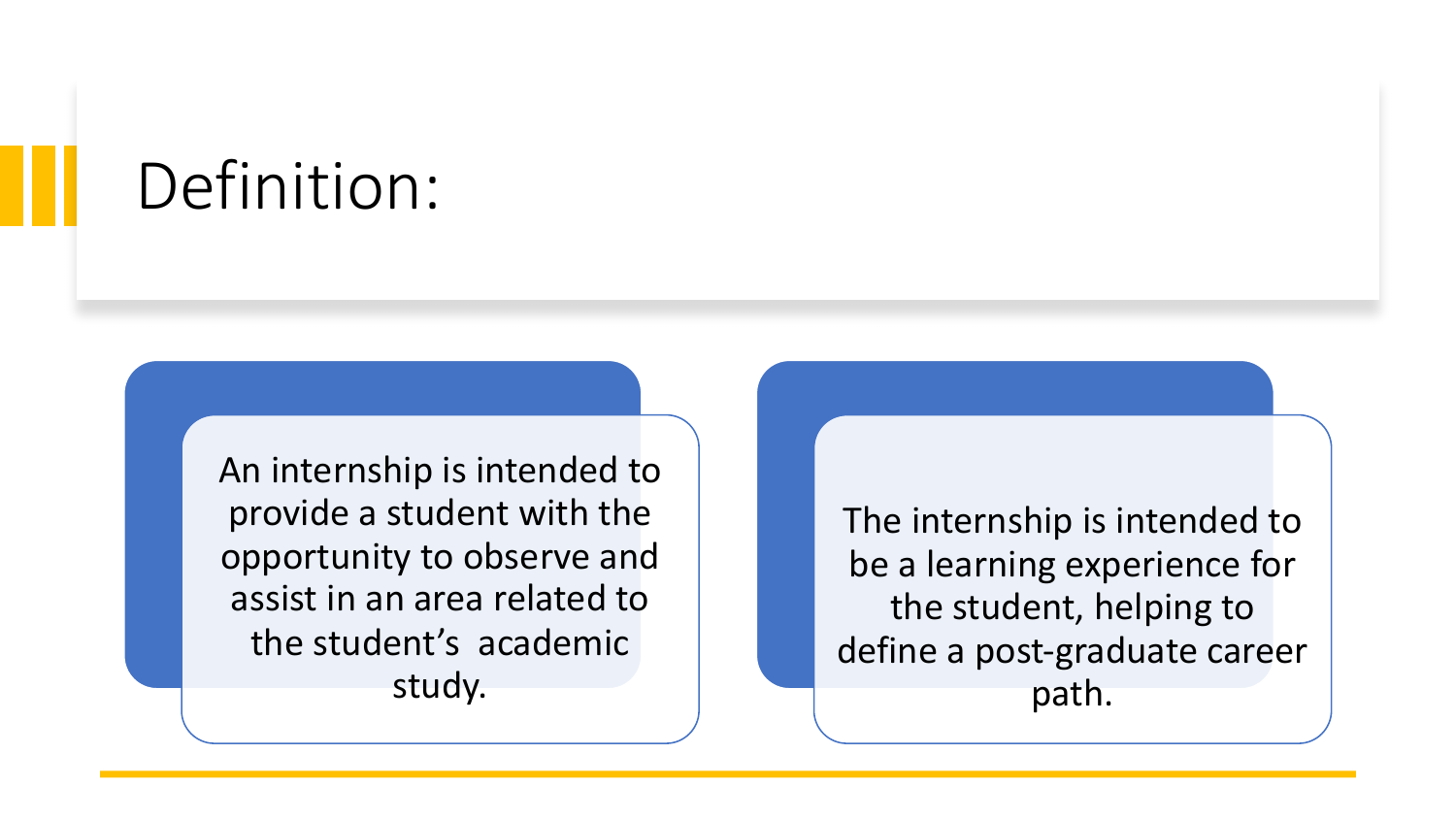## Summer 2022

Once you find a position, in order to receive credit for the internship you will have to register and pay for the credits as you would any class.

After confirming an internship – paid or unpaid - I will shepherd the process internally.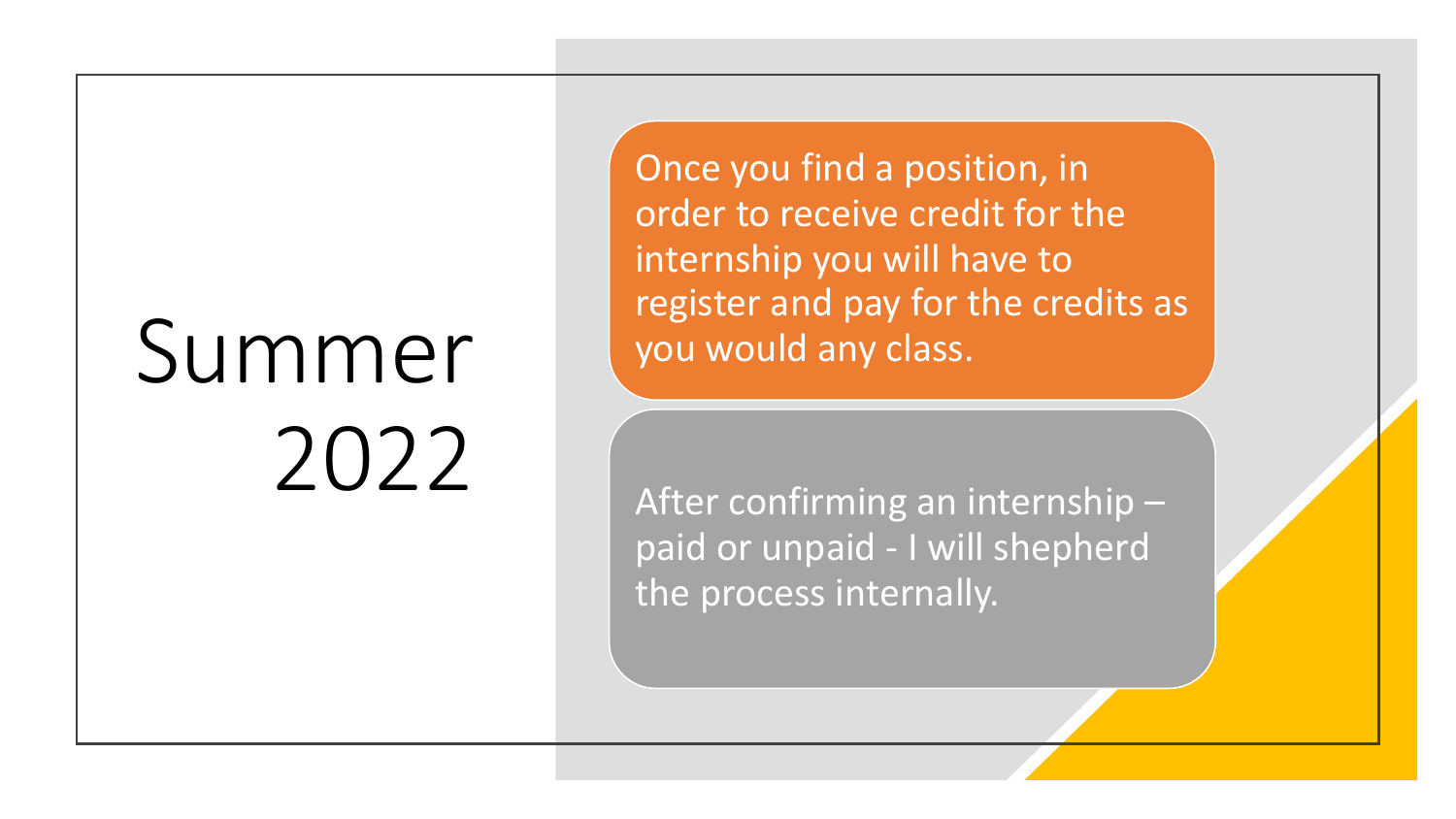### Internship Resources: Weekly Wire

- Kebrina Maharaj
- Professional Deve Alumni Office
- Frances L. Wolfson 1022
- Tel: (305) 284-663
- Maharaj, Kebrina kmaharaj@miami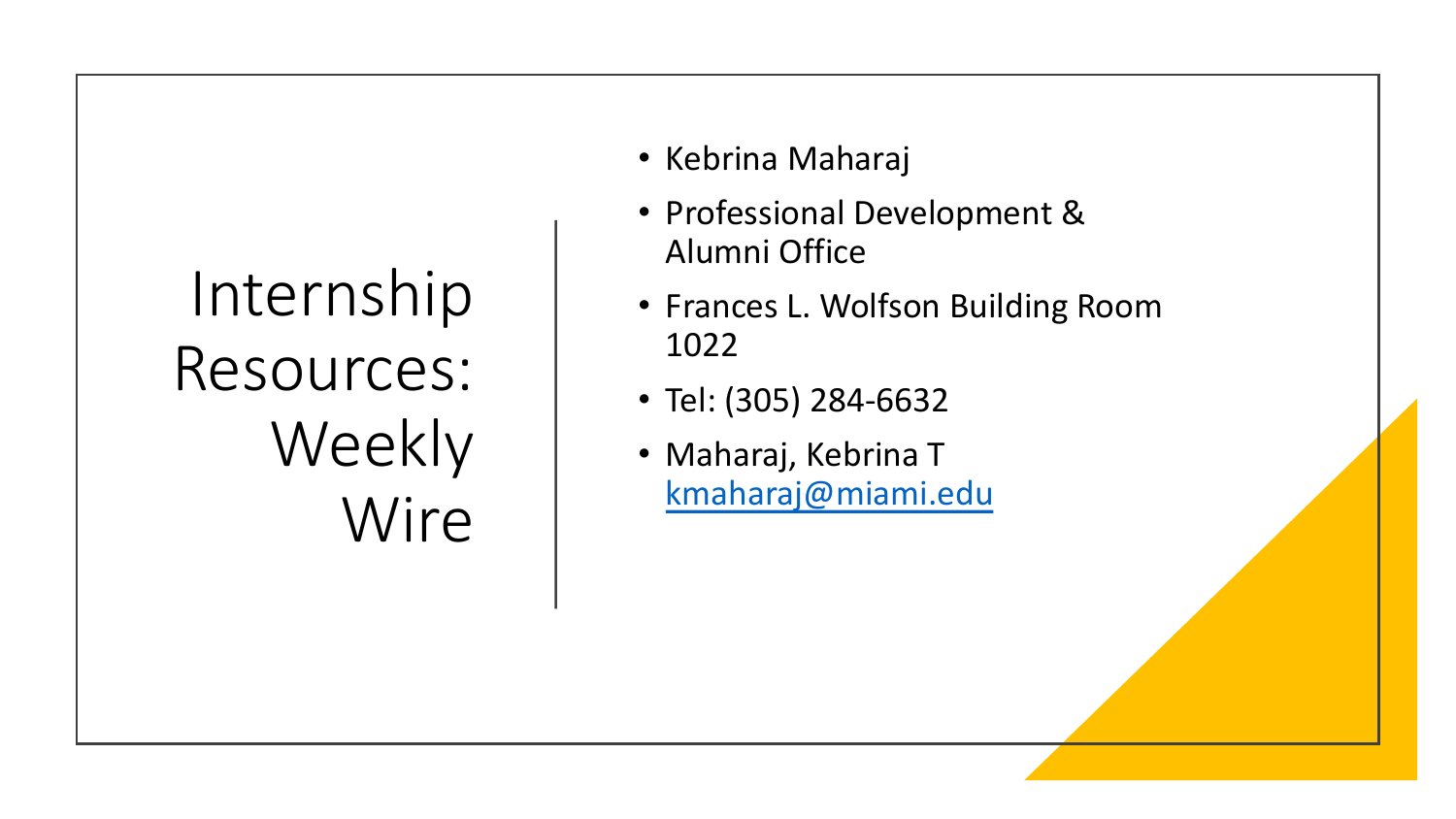#### Where to find internships…

- miami.edu/career-con
- School of Communicat Postings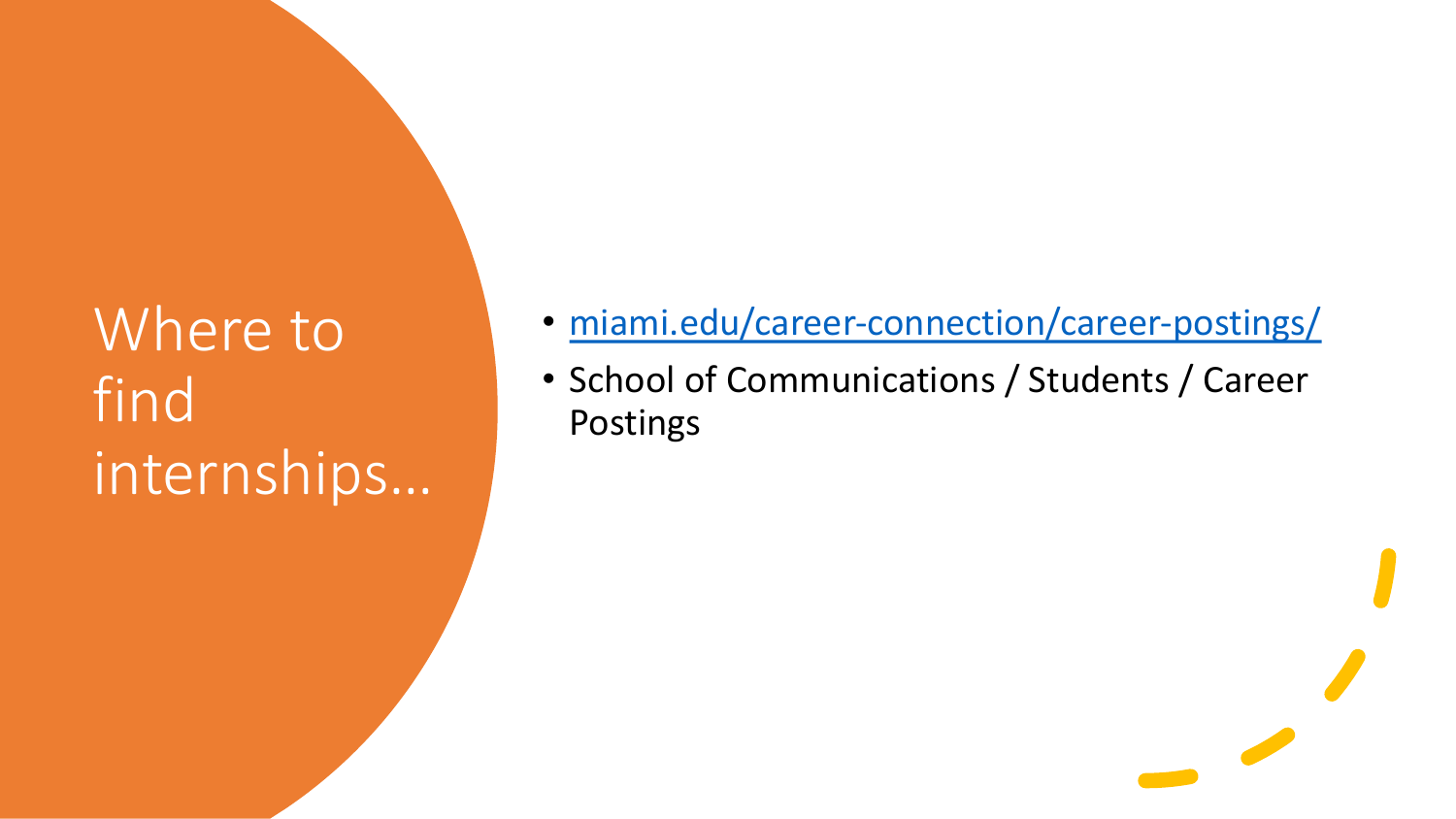#### Handshake



Handshake is UM's online career management system. In this system, you can:







RSVP for events  $\left\| \cdot \right\|$  Sign up for interviews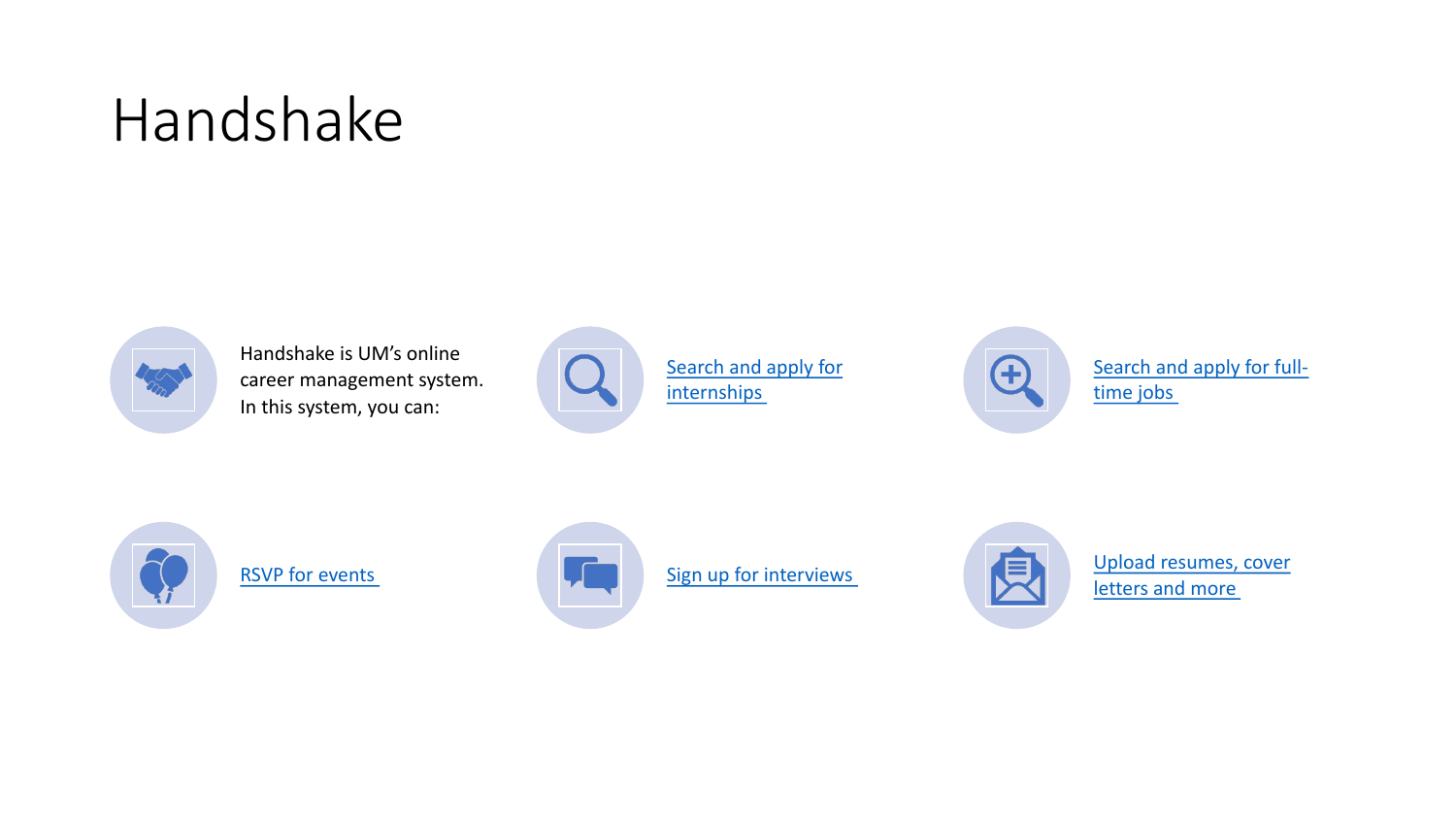#### RESUMES and RECOMMENDATIONS

New York Times – January 22, 2022: *The Pandemic Changed Everything*  About Work, Except the Hui

"That's because while the ba audience has. In the era of database software systems sort through recruiters. So it's important understood by both humans and chief executive officer of career coaching.

And machine and human rea such as Comic Sans. Tried-ar Helvetica, Calibri and Georg résumé, Ms. Minshew said.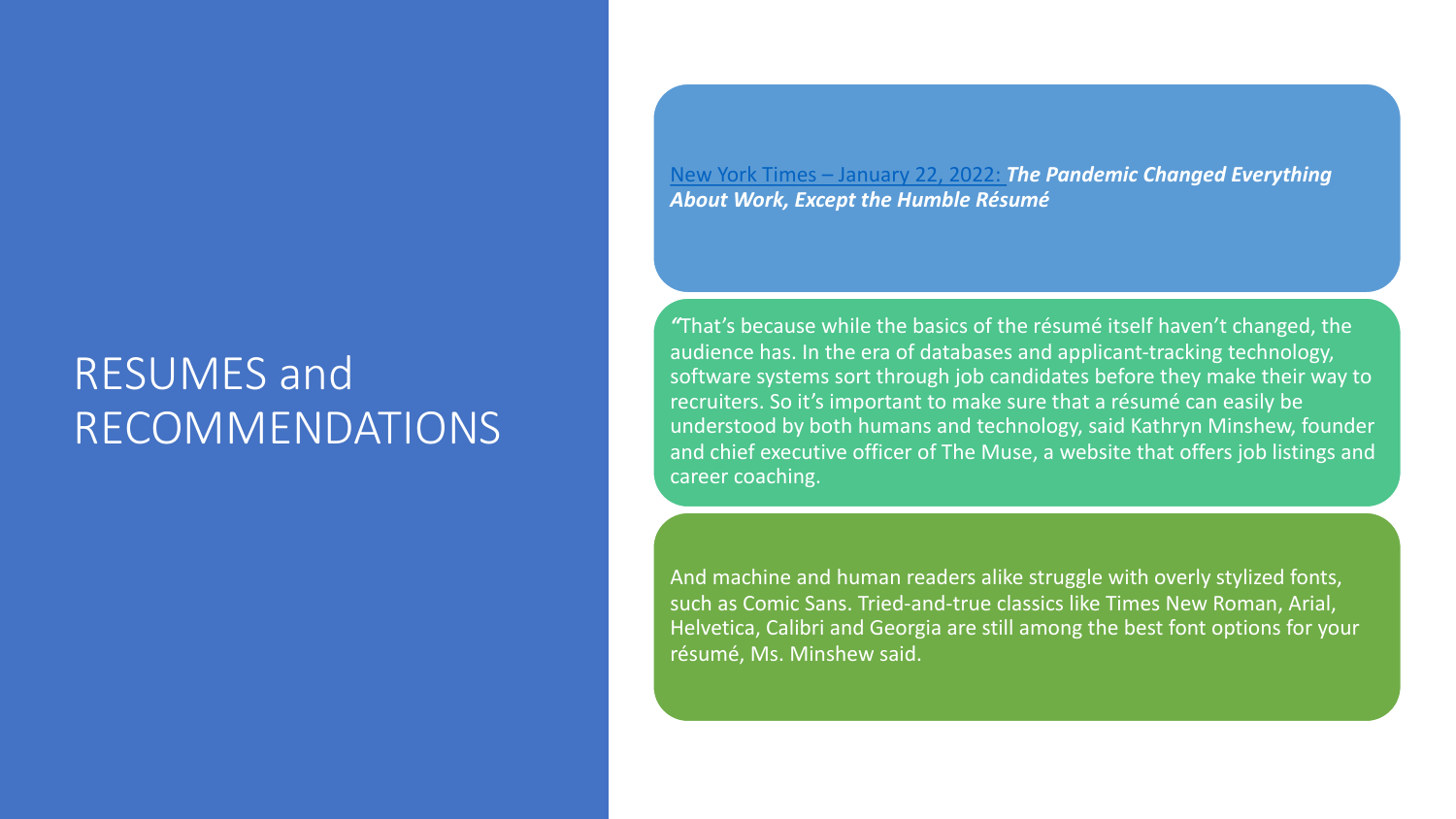UM's Topel Career Center

- Offe in assistance with no necessary, Monday-F 8:30am-5pm

- **Res** 

**Letter Guide**